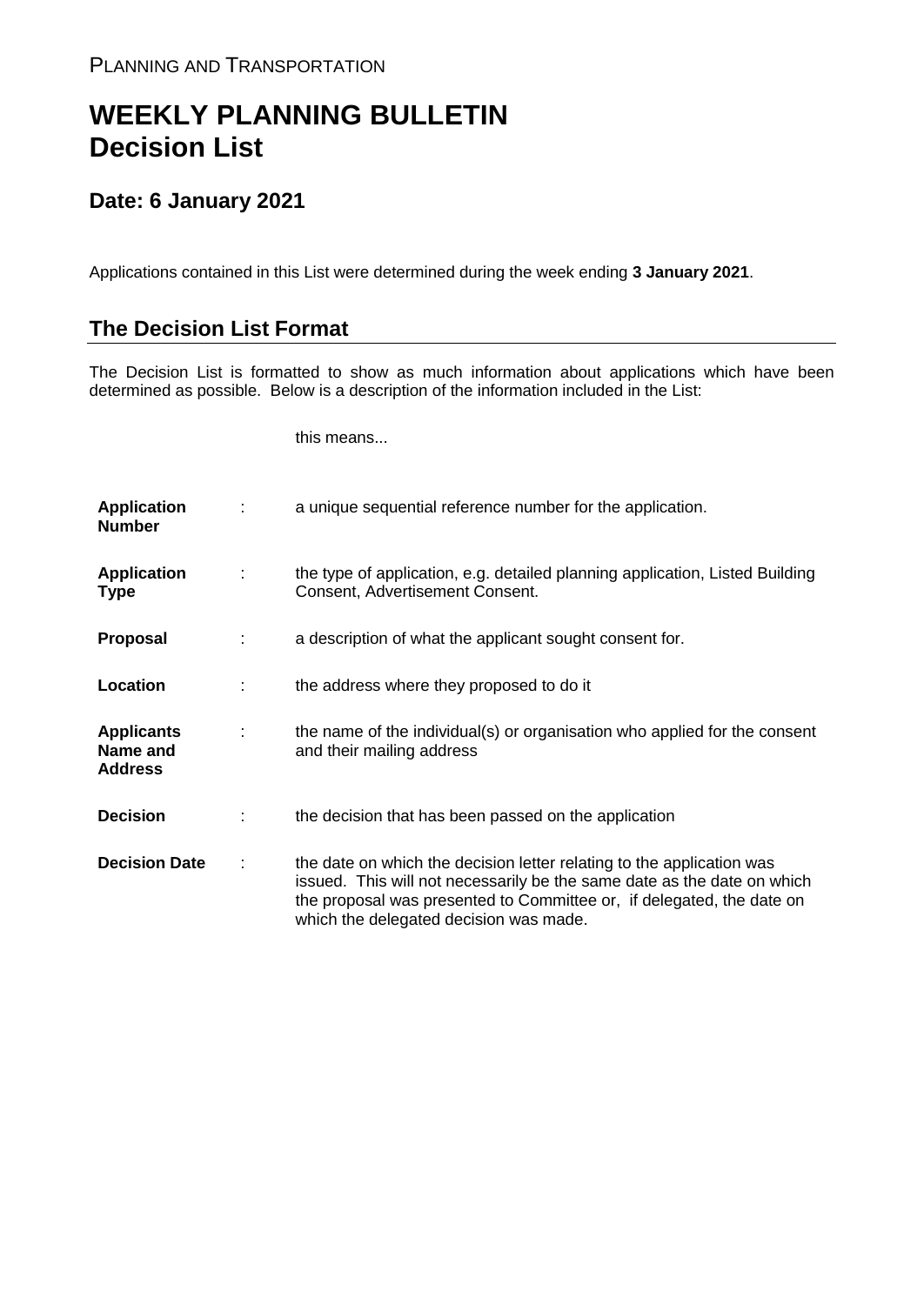| <b>Application No</b><br><b>Application Type</b><br>Proposal<br>Location<br><b>Applicant</b><br><b>Decision</b><br><b>Decision Issued</b>        | P/19/0778/MSC<br><b>Matters Specified in Conditions</b><br>Erection of 19 Dwellinghouses<br>Land To The South Of 4 - 7 The Bungalows, The Bungalows, Larbert<br>Dawn Homes Ltd, 220 West George Street, Glasgow, G2 2PG<br>Approval of Matters Specified in Conditi<br>22 December 2020<br>View the application details                                                                                                           |
|--------------------------------------------------------------------------------------------------------------------------------------------------|-----------------------------------------------------------------------------------------------------------------------------------------------------------------------------------------------------------------------------------------------------------------------------------------------------------------------------------------------------------------------------------------------------------------------------------|
| <b>Application No</b><br><b>Application Type</b><br><b>Proposal</b><br>Location<br><b>Applicant</b><br><b>Decision</b><br><b>Decision Issued</b> | P/20/0309/FUL<br><b>Planning Permission</b><br>Erection of Building (Class 4 Business Use)<br>Unit 24, The Old Mill Industrial Estate, Airth, Falkirk, FK2 8BF<br>Site Sealants Ltd, Mr Dennis Amor, Old Mill Industrial Estate, Airth, FK2 8BF<br><b>Grant Planning Permission</b><br>24 December 2020<br>View the application details                                                                                           |
| <b>Application No</b><br><b>Application Type</b><br>Proposal<br>Location<br><b>Applicant</b><br><b>Decision</b><br><b>Decision Issued</b>        | P/20/0446/LBC<br><b>Listed Building Consent</b><br><b>Alterations to Building</b><br>86 - 88 High Street, Falkirk, FK1 1DD<br>Bellair, Mr Colin Campbell, 45 Vicar Street, Falkirk, FK1 1LL<br><b>Grant Listed Building Consent</b><br>22 December 2020<br>View the application details                                                                                                                                           |
| <b>Application No</b><br><b>Application Type</b><br>Proposal<br>Location<br><b>Applicant</b><br>Decision<br><b>Decision Issued</b>               | P/20/0454/FUL<br>÷<br><b>Planning Permission</b><br>$\mathcal{L}^{\mathcal{L}}$<br>Alterations to and Change of Use of Building to Form 3 Flatted Dwellings,<br>Incorporating 2 Shop Units (Class 1) at Ground Floor Level<br>86 - 88 High Street, Falkirk, FK1 1DD<br>Bellair, Mr Colin Campbell, 45 Vicar Street, Falkirk, FK1 1LL<br><b>Grant Planning Permission</b><br>22 December 2020<br>÷<br>View the application details |
| <b>Application No</b><br><b>Application Type</b><br><b>Proposal</b><br>Location<br><b>Applicant</b><br><b>Decision</b><br><b>Decision Issued</b> | P/20/0499/FUL<br><b>Planning Permission</b><br>Erection of Outbuilding and Boundary Fence (Retrospective)<br>15 Newlands Road, Brightons, Falkirk, FK2 ODE<br>Mr Martyn Macleod, 15 Newlands Road, Brightons, Falkirk, FK2 ODE<br><b>Grant Planning Permission</b><br>24 December 2020<br>View the application details                                                                                                            |